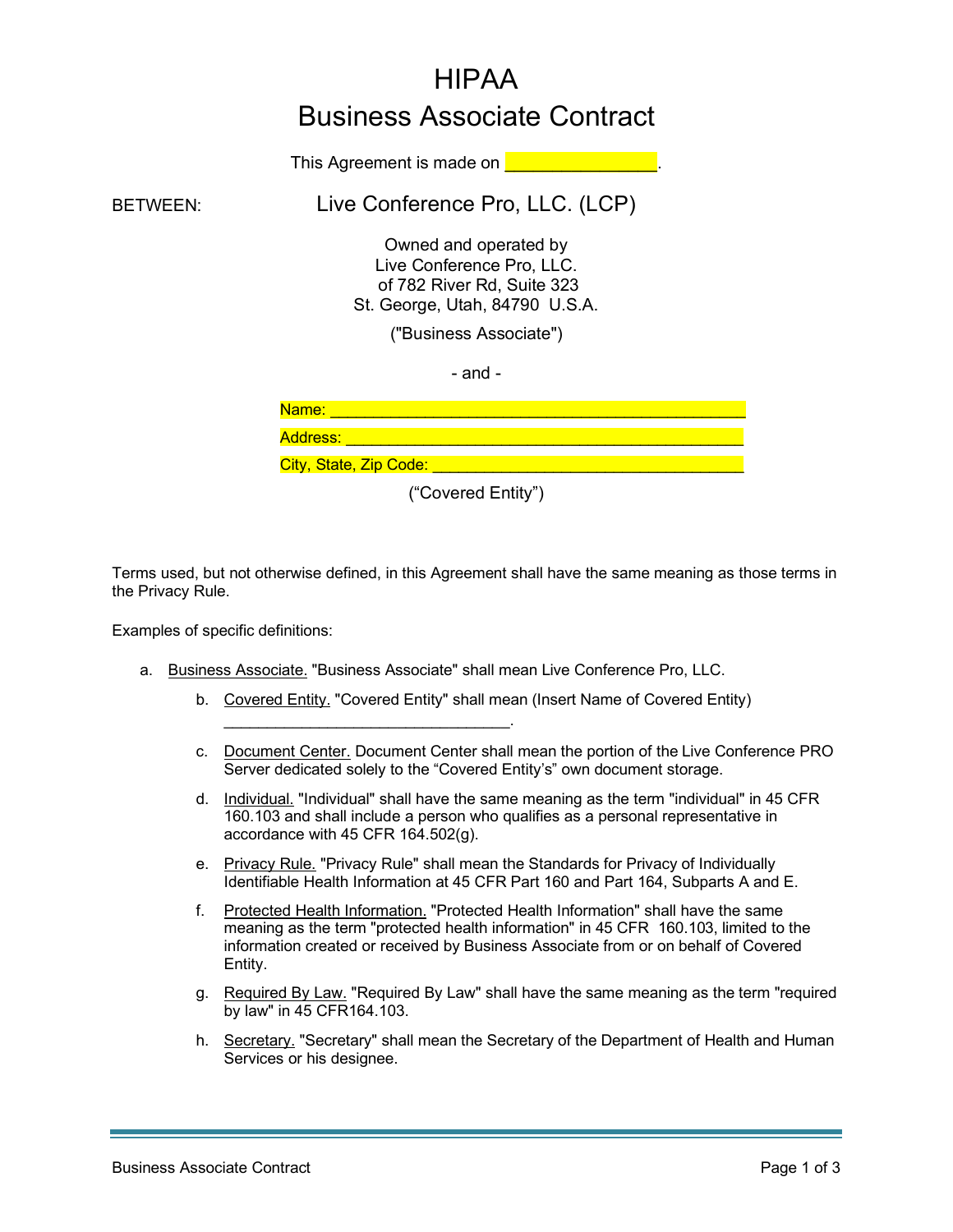### Obligations and Activities of Business Associate

Business Associate declares: Protected Health Information is not gathered, aggregated, stored, nor maintained by Live Conference Pro, LLC.

Should the Covered Entity inadvertently or purposely leave Protected Health Information on the LCP server's "Document Center" and the Business Associate is notified of such a breach the following applies:

- a. Business Associate agrees to notify the Covered Entity of such a breach and require the Covered Entity to respond to a request by an Individual for an accounting of disclosures of Protected Health Information in accordance with 45 CFR 164.528. This type of breach shall be deemed equivalent to leaving a client file exposed while attending another client in the same room and is beyond LCP's control. Notification of continuation of the said practice, to the Business Associate will constitute termination of this agreement as per Termination for cause upon Business Associate's knowledge of such a material breach.
- b. Business Associate agrees to not use or disclose Protected Health Information other than as Required By Law.
- c. Business Associate agrees to report to Covered Entity any use or disclosure of the Protected Health Information not provided for by this Agreement of which it becomes aware.
- d. Business Associate agrees to ensure that any agent, including a subcontractor, to whom it provides back-end server access, agrees to the same restrictions and conditions that apply through this Agreement to Business Associate with respect to such information.

## Obligations of Covered Entity

Covered Entity shall notify Business Associate of any limitation(s) in its notice of privacy practices of Covered Entity in accordance with 45 CFR 164.520, to the extent that such limitation may affect Business Associate's access of Protected Health Information.

### Permissible Requests by Covered Entity

Covered Entity shall not request Business Associate to use or disclose Protected Health Information in any manner that would not be permissible under the Privacy Rule if done by Covered Entity

### Term and Termination

- a. Term. The Term of this Agreement shall be effective as of the date of Covered Entities securing an online LCP subscription and shall terminate when the Covered Entity ceases its subscription with LCP and all information considered Protected Health Information is deleted from the LCP Server.
- b. Termination for Cause. Upon Covered Entity's knowledge of a material breach by Business Associate, Covered Entity shall: Provide an opportunity for Business Associate to cure the breach or end the violation and terminate this Agreement if Business Associate does not cure the breach or end the violation within the time specified by Covered Entity.
- c. Termination for Cause Upon Business Associate's knowledge of a material breach by Covered Entity shall: Provide an opportunity for Covered Entity to cure the breach or end the violation and terminate this Agreement if Covered Entity does not cure the breach or end the violation within the time specified by Business Associate.
- d. Effect of Termination. Upon termination of this Agreement, for any reason, Business Associate shall destroy all Protected Health Information stored on the LCP Document Server by the Covered Entity. This provision shall apply to Protected Health Information that is in the possession of subcontractors or agents of Business Associate. Business Associate shall retain no copies of the Protected Health Information.